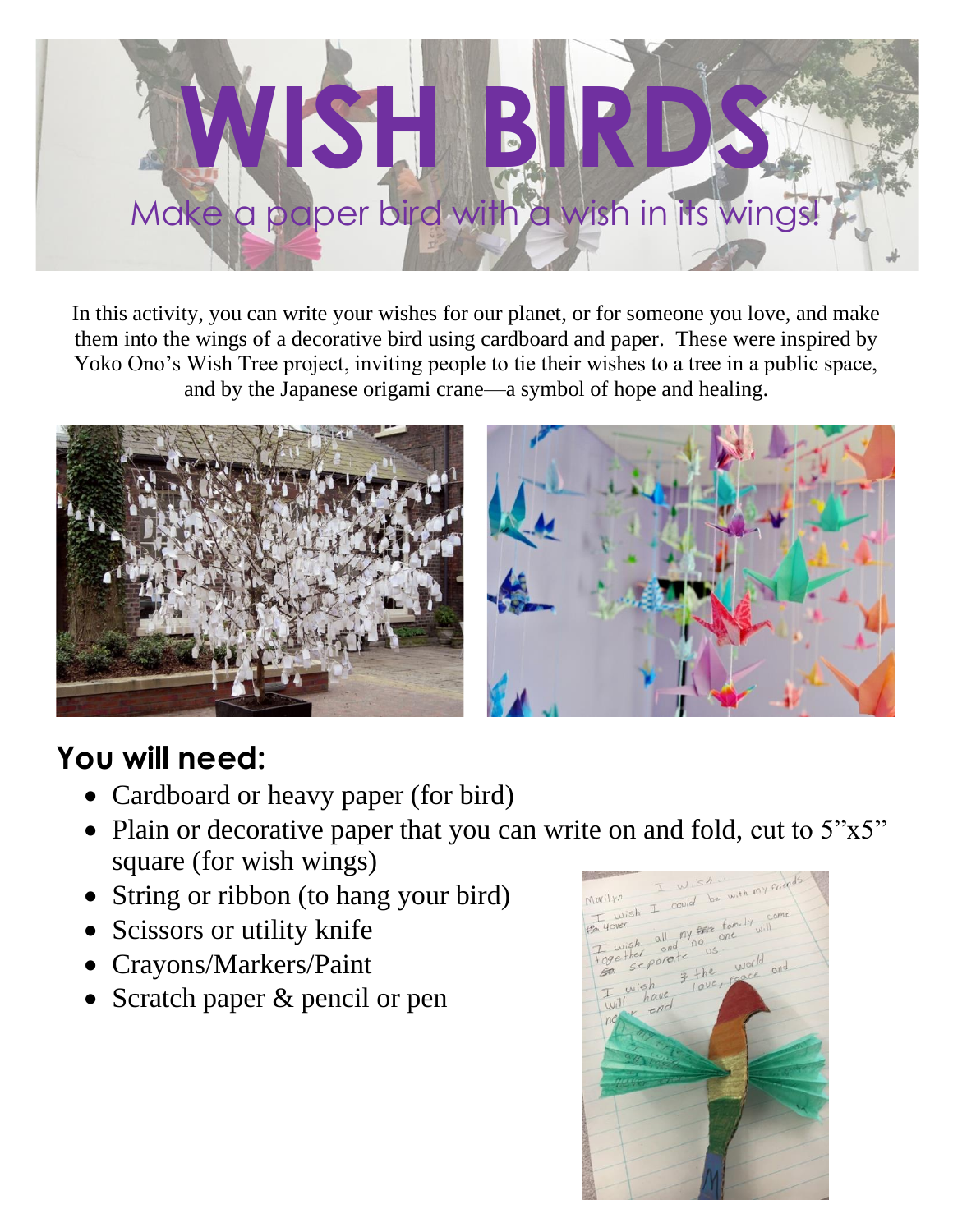## **Make your wish.**

Using scratch paper, brainstorm your wishes—for your future, for your community, for our planet. Then, on your 5x5 square of decorative (or plain) paper, write out your favorite or most important wish(es). Decorate color or illustrate, if you'd like.

## **Build your bird.**



Cut a bird shape out of cardboard or other sturdy paper, and add a small slit, about ½ inch, for the wings. Use one of the templates attached, or design your own.

Decorate or color it.

Fan-fold your wish: Fold the top ½ inch back, then the next ½ forward. Continue until you have a zig-zag folded strip that is 5 inches long and ½ inch wide





Slide the folded paper through the slit in the bird, until the bird is in the center of the paper.

Open each side like a fan.

**Now your bird is ready!**

## **Keep it, gift it, or hang it in your neighborhood for someone to find!**